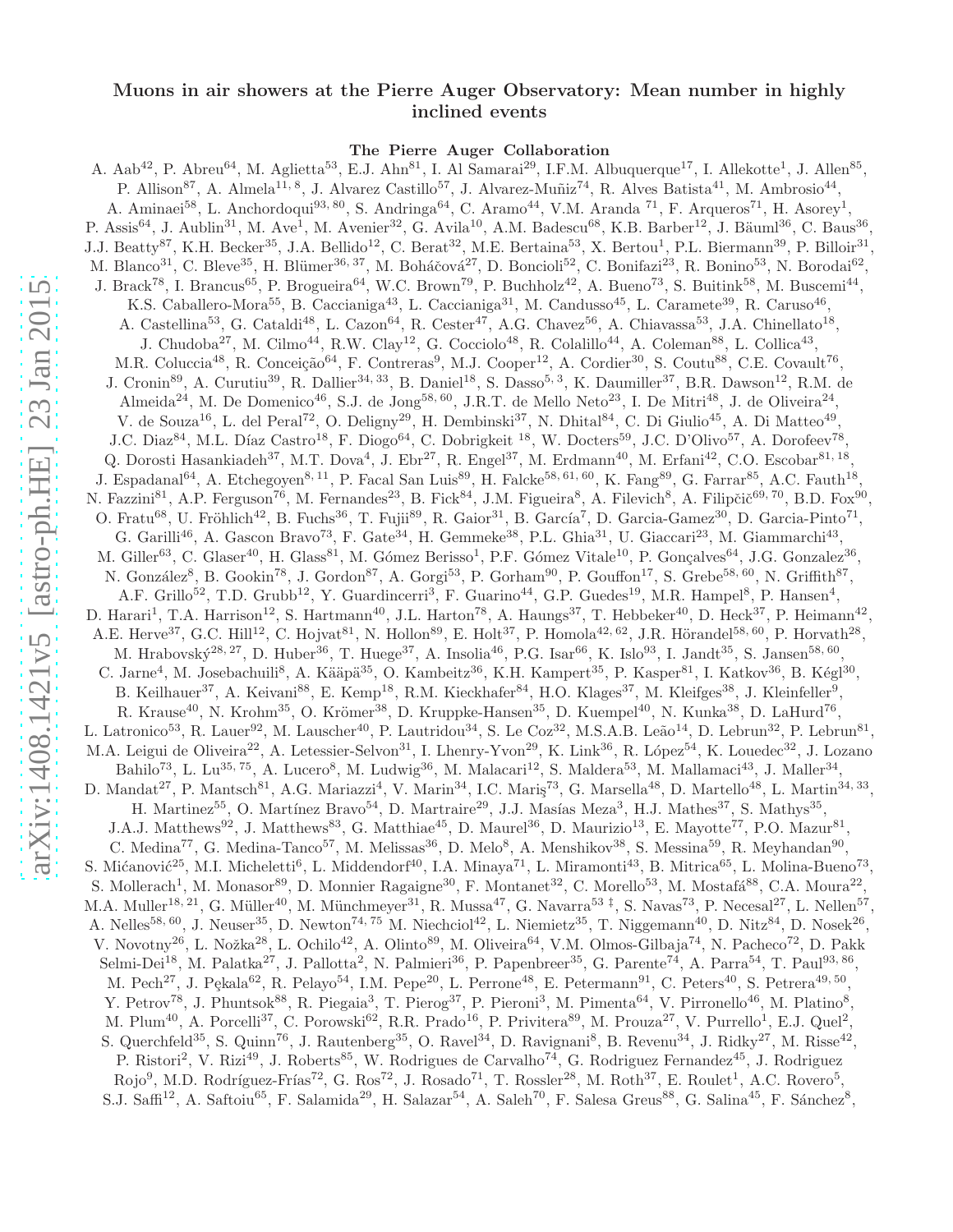P. Sanchez-Lucas<sup>73</sup>, C.E. Santo<sup>64</sup>, E. Santos<sup>18</sup>, E.M. Santos<sup>17</sup>, F. Sarazin<sup>77</sup>, B. Sarkar<sup>35</sup>, R. Sarmento<sup>64</sup>, R. Sato<sup>9</sup>, N. Scharf<sup>40</sup>, V. Scherini<sup>48</sup>, H. Schieler<sup>37</sup>, P. Schiffer<sup>41</sup>, O. Scholten<sup>59</sup>, H. Schoorlemmer<sup>90, 58, 60</sup>, P. Schovánek<sup>27</sup>, A. Schulz<sup>37</sup>, J. Schulz<sup>58</sup>, J. Schumacher<sup>40</sup>, S.J. Sciutto<sup>4</sup>, A. Segreto<sup>51</sup>, M. Settimo<sup>31</sup>, A. Shadkam<sup>83</sup>, R.C. Shellard<sup>13</sup>, I. Sidelnik<sup>1</sup>, G. Sigl<sup>41</sup>, O. Sima<sup>67</sup>, A. Śmiałkowski<sup>63</sup>, R. Šmída<sup>37</sup>, G.R. Snow<sup>91</sup>, P. Sommers<sup>88</sup>, J. Sorokin<sup>12</sup>, R. Squartini<sup>9</sup>, Y.N. Srivastava<sup>86</sup>, S. Stanič<sup>70</sup>, J. Stapleton<sup>87</sup>, J. Stasielak<sup>62</sup>, M. Stephan<sup>40</sup>, A. Stutz<sup>32</sup>, F. Suarez<sup>8</sup>, T. Suomijärvi<sup>29</sup>, A.D. Supanitsky<sup>5</sup>, M.S. Sutherland<sup>87</sup>, J. Swain<sup>86</sup>, Z. Szadkowski<sup>63</sup>, M. Szuba<sup>37</sup>, O.A. Taborda<sup>1</sup>, A. Tapia<sup>8</sup>, M. Tartare<sup>32</sup>, A. Tepe<sup>42</sup>, V.M. Theodoro<sup>18</sup>, C. Timmermans<sup>60, 58</sup>, C.J. Todero Peixoto<sup>15</sup>, G. Toma<sup>65</sup>, L. Tomankova<sup>37</sup>, B. Tomé<sup>64</sup>, A. Tonachini<sup>47</sup>, G. Torralba Elipe<sup>74</sup>, D. Torres Machado<sup>23</sup>, P. Travnicek<sup>27</sup>, E. Trovato<sup>46</sup>, R. Ulrich<sup>37</sup>, M. Unger<sup>37</sup>, M. Urban<sup>40</sup>, J.F. Valdés Galicia<sup>57</sup>, I. Valiño<sup>74</sup>, L. Valore<sup>44</sup>, G. van Aar<sup>58</sup>, A.M. van den Berg<sup>59</sup>, S. van Velzen<sup>58</sup>, A. van Vliet<sup>41</sup>, E. Varela<sup>54</sup>, B. Vargas  $Cárdenas<sup>57</sup>, G. Varner<sup>90</sup>, J.R. Vázquez<sup>71</sup>, R.A. Vázquez<sup>74</sup>, D. Veberič<sup>30</sup>, V. Verzi<sup>45</sup>, J. Vicha<sup>27</sup>, M. Videla<sup>8</sup>,$ L. Villaseñor<sup>56</sup>, B. Vlcek<sup>93</sup>, S. Vorobiov<sup>70</sup>, H. Wahlberg<sup>4</sup>, O. Wainberg<sup>8, 11</sup>, D. Walz<sup>40</sup>, A.A. Watson<sup>75</sup>, M. Weber<sup>38</sup>, K. Weidenhaupt<sup>40</sup>, A. Weindl<sup>37</sup>, F. Werner<sup>36</sup>, A. Widom<sup>86</sup>, L. Wiencke<sup>77</sup>, B. Wilczyńska<sup>62‡</sup>, H. Wilczyński<sup>62</sup>, M. Will<sup>37</sup>, C. Williams<sup>89</sup>, T. Winchen<sup>35</sup>, D. Wittkowski<sup>35</sup>, B. Wundheiler<sup>8</sup>, S. Wykes<sup>58</sup>, T. Yamamoto<sup>89</sup><sup>a</sup>, T. Yapici<sup>84</sup>, P. Younk<sup>82</sup>, G. Yuan<sup>83</sup>, A. Yushkov<sup>42</sup>, B. Zamorano<sup>73</sup>, E. Zas<sup>74</sup>, D. Zavrtanik<sup>70, 69</sup>, M. Zavrtanik<sup>69, 70</sup>, I. Zaw<sup>85 c</sup>, A. Zepeda<sup>55 b</sup>, J. Zhou<sup>89</sup>, Y. Zhu<sup>38</sup>, M. Zimbres Silva<sup>18</sup>, M. Ziolkowski<sup>42</sup>, F. Zuccarello<sup>46</sup> <sup>1</sup> Centro Atómico Bariloche and Instituto Balseiro (CNEA-UNCuyo-CONICET), San Carlos de Bariloche, Argentina <sup>2</sup> Centro de Investigaciones en Láseres y Aplicaciones, CITEDEF and CONICET, Argentina <sup>3</sup> Departamento de Física, FCEyN, Universidad de Buenos Aires y CONICET, Argentina 4 IFLP, Universidad Nacional de La Plata and CONICET, La Plata, Argentina <sup>5</sup> Instituto de Astronomía y Física del Espacio (CONICET-UBA), Buenos Aires, Argentina  $6$  Instituto de Física de Rosario (IFIR) - CONICET/U.N.R. and Facultad de Ciencias Bioquímicas y Farmacéuticas U.N.R., Rosario, Argentina <sup>7</sup> Instituto de Tecnologías en Detección y Astropartículas (CNEA, CONICET, UNSAM), and National Technological University, Faculty Mendoza (CONICET/CNEA), Mendoza, Argentina <sup>8</sup> Instituto de Tecnologías en Detección y Astropartículas (CNEA, CONICET, UNSAM), Buenos Aires, Argentina  $9$  Observatorio Pierre Auger, Malargüe, Argentina <sup>10</sup> Observatorio Pierre Auger and Comisión Nacional de Energía Atómica, Malargüe, Argentina <sup>11</sup> Universidad Tecnológica Nacional - Facultad Regional Buenos Aires, Buenos Aires, Argentina <sup>12</sup> University of Adelaide, Adelaide, S.A., Australia <sup>13</sup> Centro Brasileiro de Pesquisas Fisicas, Rio de Janeiro, RJ, Brazil <sup>14</sup> Faculdade Independente do Nordeste, Vitória da Conquista, Brazil <sup>15</sup> Universidade de São Paulo, Escola de Engenharia de Lorena, Lorena, SP, Brazil <sup>16</sup> Universidade de São Paulo, Instituto de Física de São Carlos, São Carlos, SP, Brazil <sup>17</sup> Universidade de São Paulo, Instituto de Física, São Paulo, SP, Brazil <sup>18</sup> Universidade Estadual de Campinas, IFGW, Campinas, SP, Brazil <sup>19</sup> Universidade Estadual de Feira de Santana, Brazil <sup>20</sup> Universidade Federal da Bahia, Salvador, BA, Brazil <sup>21</sup> Universidade Federal de Pelotas, Pelotas, RS, Brazil <sup>22</sup> Universidade Federal do ABC, Santo André, SP, Brazil <sup>23</sup> Universidade Federal do Rio de Janeiro, Instituto de Física, Rio de Janeiro, RJ, Brazil <sup>24</sup> Universidade Federal Fluminense, EEIMVR, Volta Redonda, RJ, Brazil <sup>25</sup> Rudjer Bošković Institute, 10000 Zagreb, Croatia <sup>26</sup> Charles University, Faculty of Mathematics and Physics, Institute of Particle and Nuclear Physics, Prague, Czech Republic <sup>27</sup> Institute of Physics of the Academy of Sciences of the Czech Republic, Prague, Czech Republic <sup>28</sup> Palacky University, RCPTM, Olomouc, Czech Republic  $^{29}$  Institut de Physique Nucléaire d'Orsay (IPNO), Université Paris 11, CNRS-IN2P3, Orsay, France  $30$  Laboratoire de l'Accélérateur Linéaire (LAL), Université Paris 11, CNRS-IN2P3, France <sup>31</sup> Laboratoire de Physique Nucléaire et de Hautes Energies (LPNHE), Universités Paris 6 et Paris 7, CNRS-IN2P3, Paris, France <sup>32</sup> Laboratoire de Physique Subatomique et de Cosmologie (LPSC), Université Grenoble-Alpes, CNRS/IN2P3, France <sup>33</sup> Station de Radioastronomie de Nançay, Observatoire de Paris, CNRS/INSU, France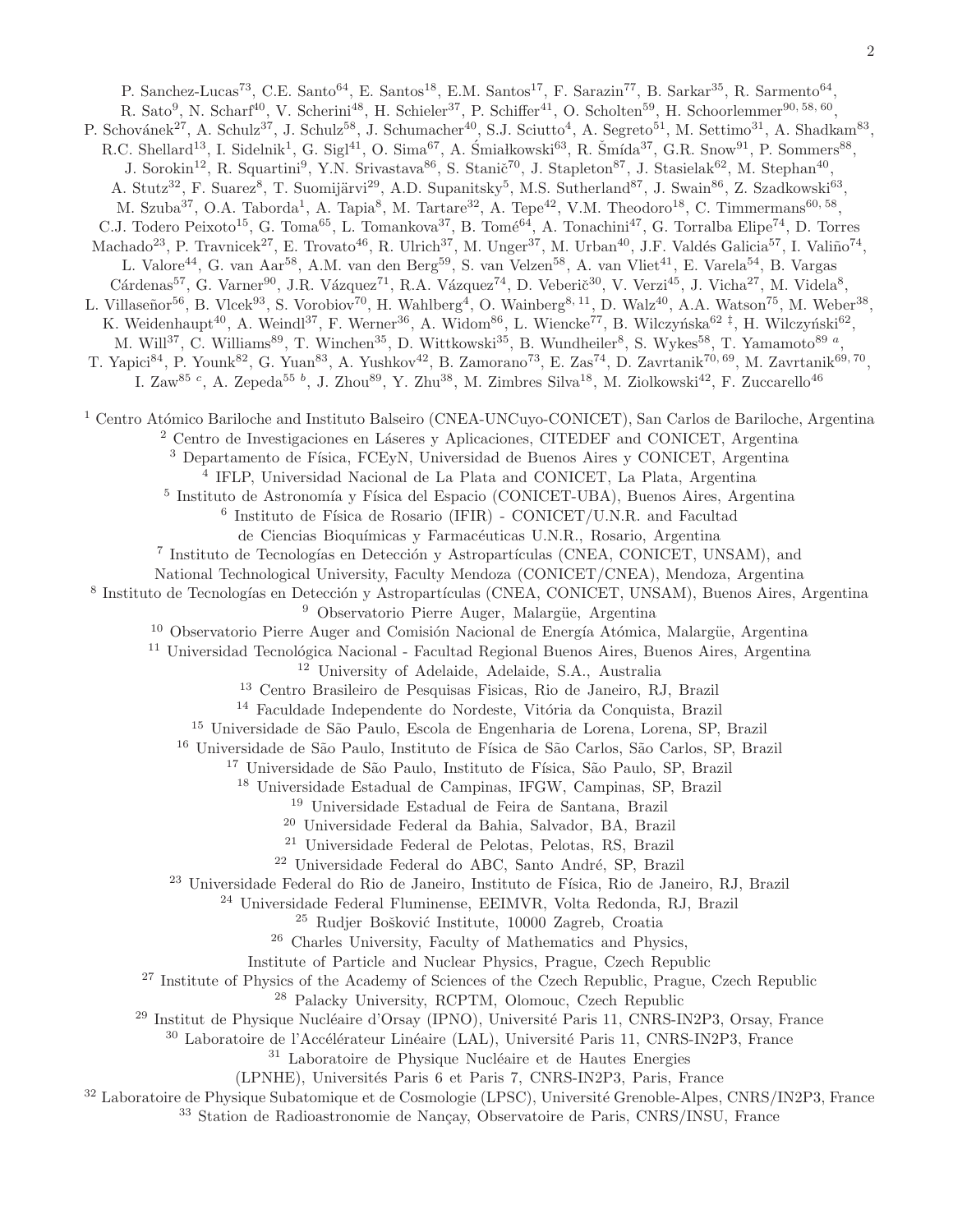SUBATECH, École des Mines de Nantes, CNRS-IN2P3, Université de Nantes, France

Bergische Universität Wuppertal, Wuppertal, Germany

Karlsruhe Institute of Technology - Campus South - Institut

für Experimentelle Kernphysik (IEKP), Karlsruhe, Germany

<sup>37</sup> Karlsruhe Institute of Technology - Campus North - Institut für Kernphysik, Karlsruhe, Germany

Karlsruhe Institute of Technology - Campus North - Institut

für Prozessdatenverarbeitung und Elektronik, Karlsruhe, Germany

Max-Planck-Institut für Radioastronomie, Bonn, Germany

RWTH Aachen University, III. Physikalisches Institut A, Aachen, Germany

<sup>41</sup> Universität Hamburg, Hamburg, Germany

Universität Siegen, Siegen, Germany

<sup>43</sup> Università di Milano and Sezione INFN, Milan, Italy

<sup>44</sup> Università di Napoli "Federico II" and Sezione INFN, Napoli, Italy

<sup>45</sup> Università di Roma II "Tor Vergata" and Sezione INFN, Roma, Italy

<sup>46</sup> Università di Catania and Sezione INFN, Catania, Italy

<sup>47</sup> Università di Torino and Sezione INFN, Torino, Italy

<sup>48</sup> Dipartimento di Matematica e Fisica "E. De Giorgi" dell'Università del Salento and Sezione INFN, Lecce, Italy

<sup>49</sup> Dipartimento di Scienze Fisiche e Chimiche dell'Università dell'Aquila and INFN, Italy

Gran Sasso Science Institute (INFN), L'Aquila, Italy

Istituto di Astrofisica Spaziale e Fisica Cosmica di Palermo (INAF), Palermo, Italy

INFN, Laboratori Nazionali del Gran Sasso, Assergi (L'Aquila), Italy

<sup>53</sup> Osservatorio Astrofisico di Torino (INAF), Università di Torino and Sezione INFN, Torino, Italy

54 Benemérita Universidad Autónoma de Puebla, Puebla, Mexico

<sup>55</sup> Centro de Investigación y de Estudios Avanzados del IPN (CINVESTAV), México, Mexico

Universidad Michoacana de San Nicolas de Hidalgo, Morelia, Michoacan, Mexico

Universidad Nacional Autonoma de Mexico, Mexico, D.F., Mexico

IMAPP, Radboud University Nijmegen, Netherlands

<sup>59</sup> KVI - Center for Advanced Radiation Technology, University of Groningen, Netherlands

Nikhef, Science Park, Amsterdam, Netherlands

ASTRON, Dwingeloo, Netherlands

Institute of Nuclear Physics PAN, Krakow, Poland

University of Lódź, Lódź, Poland

 $^{64}$  Laboratório de Instrumentação e Física Experimental de Partículas - LIP

and Instituto Superior Técnico - IST, Universidade de Lisboa - UL, Portugal

'Horia Hulubei' National Institute for Physics and Nuclear Engineering, Bucharest- Magurele, Romania

Institute of Space Sciences, Bucharest, Romania

University of Bucharest, Physics Department, Romania

University Politehnica of Bucharest, Romania

Experimental Particle Physics Department, J. Stefan Institute, Ljubljana, Slovenia

Laboratory for Astroparticle Physics, University of Nova Gorica, Slovenia

Universidad Complutense de Madrid, Madrid, Spain

<sup>72</sup> Universidad de Alcalá, Alcalá de Henares (Madrid), Spain

Universidad de Granada and C.A.F.P.E., Granada, Spain

Universidad de Santiago de Compostela, Spain

School of Physics and Astronomy, University of Leeds, United Kingdom

Case Western Reserve University, Cleveland, OH 44106, USA

Colorado School of Mines, Golden, CO 80401, USA

Colorado State University, Fort Collins, CO 80523, USA

Colorado State University, Pueblo, CO 81001, USA

 Department of Physics and Astronomy, Lehman College, City University of New York, New York, NY 10468, USA Fermilab, Batavia, IL 60510-0500, USA

Los Alamos National Laboratory, Los Alamos, NM 87545, USA

Louisiana State University, Baton Rouge, LA 70803-4001, USA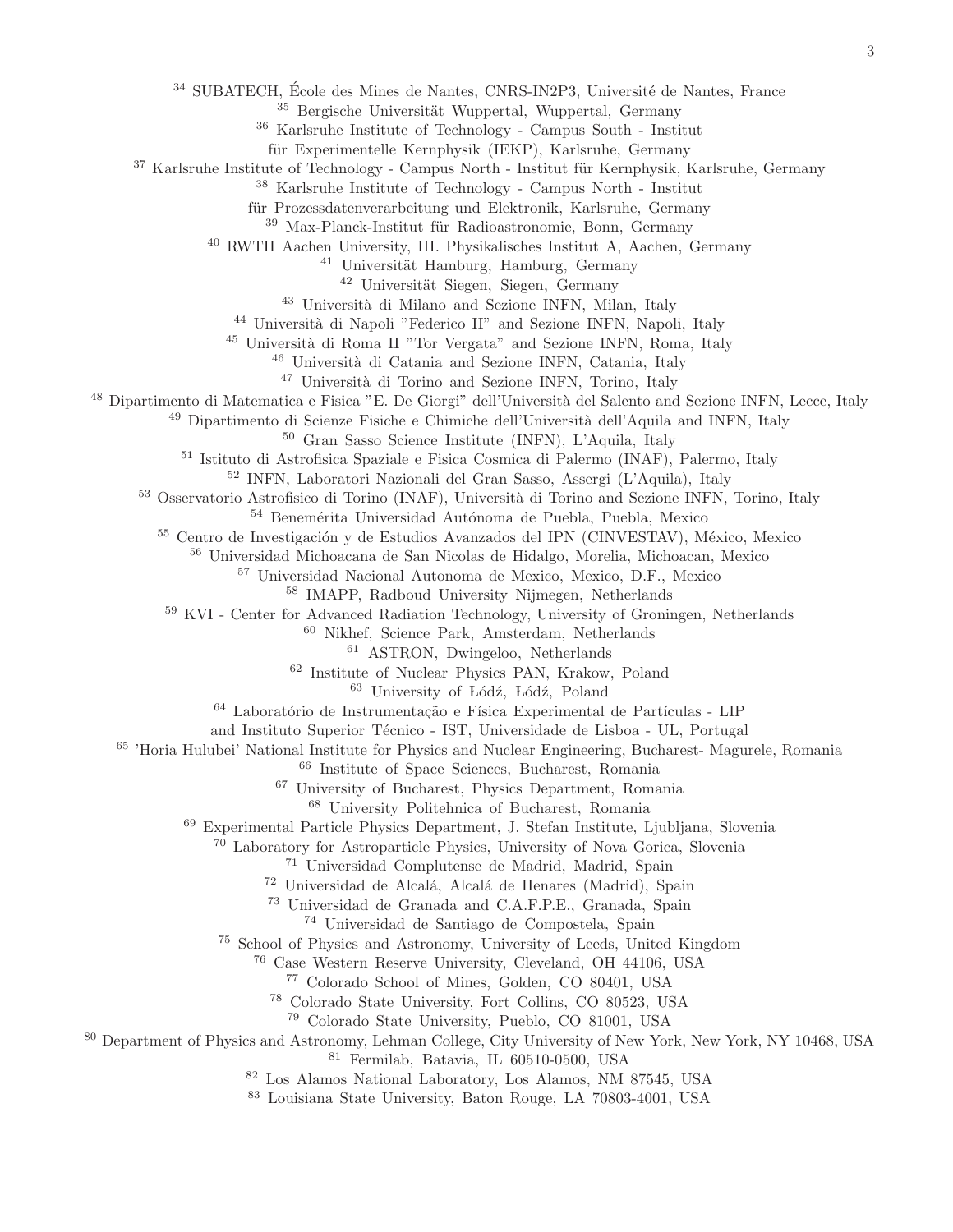<sup>84</sup> Michigan Technological University, Houghton, MI 49931-1295, USA

<sup>85</sup> New York University, New York, NY 10003, USA

<sup>86</sup> Northeastern University, Boston, MA 02115-5096, USA

<sup>87</sup> Ohio State University, Columbus, OH 43210-1061, USA

<sup>88</sup> Pennsylvania State University, University Park, PA 16802-6300, USA

<sup>89</sup> University of Chicago, Enrico Fermi Institute, Chicago, IL 60637, USA

<sup>90</sup> University of Hawaii, Honolulu, HI 96822, USA

<sup>91</sup> University of Nebraska, Lincoln, NE 68588-0111, USA

<sup>92</sup> University of New Mexico, Albuquerque, NM 87131, USA

<sup>93</sup> University of Wisconsin, Milwaukee, WI 53201, USA

(‡) Deceased

(a) Now at Konan University

(b) Also at the Universidad Autonoma de Chiapas on leave of absence from Cinvestav

(c) Now at NYU Abu Dhabi

We present the first hybrid measurement of the average muon number in air showers at ultra-high energies, initiated by cosmic rays with zenith angles between 62° and 80°. The measurement is based on 174 hybrid events recorded simultaneously with the Surface Detector array and the Fluorescence Detector of the Pierre Auger Observatory. The muon number for each shower is derived by scaling a simulated reference profile of the lateral muon density distribution at the ground until it fits the data. A  $10^{19}$  eV shower with a zenith angle of 67°, which arrives at the Surface Detector array at an altitude of 1450 m above sea level, contains on average  $(2.68 \pm 0.04 \pm 0.48 \text{ (sys.)}) \times 10^7 \text{ muons}$ with energies larger than  $0.3 \text{ GeV}$ . The logarithmic gain d ln  $N_{\mu}/\text{d} \ln E$  of muons with increasing energy between  $4 \times 10^{18}$  eV and  $5 \times 10^{19}$  eV is measured to be  $(1.029 \pm 0.024 \pm 0.030$  (sys.)).

## I. INTRODUCTION

Understanding the mass composition of ultra-high energy cosmic rays at Earth is fundamental to unveil their production and propagation mechanisms. The interpretation of observed anisotropies [\[1,](#page-10-0) [2](#page-10-1)] and of features in the flux relies on it, such as the break in the power law spectrum around  $4 \times 10^{18}$  eV, and the flux suppression above  $4 \times 10^{19}$  eV [\[3](#page-10-2)].

Ultra-high energy cosmic rays can only be observed indirectly through air showers. The mass composition of cosmic rays can be derived from certain air shower observables, but the inference is limited by our theoretical understanding of the air shower development [\[4](#page-10-3)]. Air shower simulations require knowledge of hadronic interaction properties at very high energies and in phase space regions that are not well covered by accelerator experiments. The systematic uncertainty of the inferred mass composition can be reduced by studying different observ-ables (see, e.g., [\[5\]](#page-10-4)). The slant depth  $X_{\text{max}}$  of the shower maximum is a prominent mass-sensitive tracer, since it can be measured directly with fluorescence telescopes.

The number of muons in an air shower is another powerful tracer of the mass. Simulations show that the produced number of muons,  $N_{\mu}$ , rises almost linearly with the cosmic-ray energy  $E$ , and increases with a small power of the cosmic-ray mass A. This behavior can be understood in terms of the generalized Heitler model of hadronic air showers [\[6](#page-10-5)], which predicts

<span id="page-3-0"></span>
$$
N_{\mu} = A \left(\frac{E/A}{\xi_{\rm c}}\right)^{\beta},\tag{1}
$$

where  $\xi_c$  is the critical energy at which charged pions decay into muons and  $\beta \approx 0.9$ . Detailed simulations show further dependencies on hadronic-interaction properties, like the multiplicity, the charge ratio and the baryon antibaryon pair production [\[7](#page-10-6), [8](#page-10-7)].

To use the muon number  $N_{\mu}$  as a tracer for the mass A, the cosmic-ray energy  $E$  has to be independently measured event-by-event with a small systematic uncertainty. By taking the logarithm of Eq. [\(1\)](#page-3-0) and computing the derivative, we obtain the logarithmic gain of muons with increasing energy

<span id="page-3-1"></span>
$$
\frac{\mathrm{d}\ln N_{\mu}}{\mathrm{d}\ln E} = \beta + (1 - \beta) \frac{\mathrm{d}\ln A}{\mathrm{d}\ln E},\tag{2}
$$

which carries additional information on the changes in the mass composition and is invariant to systematic offsets in the energy scale. The dependency of the muon number  $N_{\mu}$  on the mass of cosmic rays is complementary to other mass-sensitive observables such as the depth of the shower maximum,  $X_{\text{max}}$ . If both observables are combined, the internal consistency of hadronic interaction models can be tested.

We present the average number of muons in inclined showers above  $4 \times 10^{18}$  eV measured with the Pierre Auger Observatory [\[9](#page-10-8)], which is located in Mendoza province, Argentina. The Pierre Auger Observatory was completed in 2008 and covers an area of 3000 km<sup>2</sup> . It is a hybrid instrument to detect cosmic-ray induced air showers, which combines a Surface Detector array (SD) of 1660 water-Cherenkov stations [\[10\]](#page-10-9) placed on a triangular grid with 1.5 km spacing, with a Fluorescence Detector (FD) [\[11\]](#page-10-10). Due to their cylindrical volume, the Surface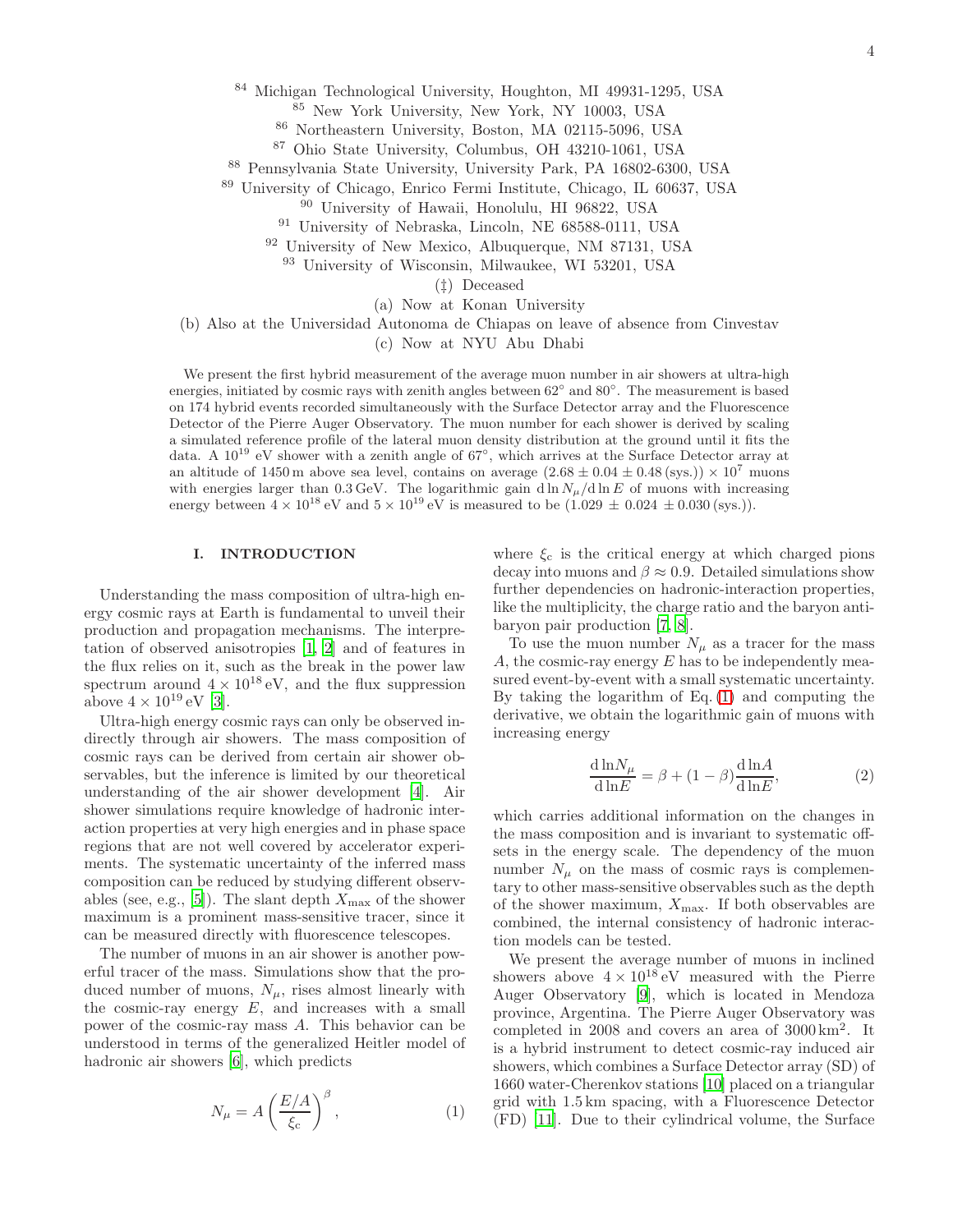Detectors are sensitive to inclined and even horizontal particles [\[12](#page-10-11), [13\]](#page-10-12). On dark nights, which corresponds to a duty cycle of about  $13\%$ , the longitudinal shower development and the calorimetric energy of the shower are measured by the FD. It consist of 27 telescopes with UV-filters located at four sites around the SD array, each monitoring a  $30^{\circ} \times 28^{\circ}$  patch of the sky.

Extensive air showers with zenith angles exceeding 62◦ are characterized at the ground by the dominance of secondary energetic muons, since the electromagnetic component has been largely absorbed in the large atmospheric depth crossed by the shower. Such *inclined show*ers provide a direct measurement of the muon number at the ground [\[14\]](#page-10-13). The muon number in less inclined air showers has also been explored [\[15](#page-10-14), [16\]](#page-10-15), but the measurement is in this case complicated by the need to separate the electromagnetic and the muonic signals in surface detectors. The unique features of showers around 60◦ zenith angle further led to the derivation of the muon production depth (MPD) from the arrival times of signals in the SD [\[17\]](#page-10-16), which is another powerful observable to study the mass composition and hadronic interaction models.

We measure the muon number in inclined air showers using the relative scale factor  $N_{19}$  which relates the observed muon densities at the ground to the average muon density profile of simulated proton-induced air showers of fixed energy  $10^{19}$  eV. This approach follows from developments that have been introduced to reconstruct inclined showers, taking into account the rich spatial structure of the muon distributions at the ground. The scale factor  $N_{19}$  is independent of the zenith angle and details of the location of the observatory [\[18,](#page-10-17) [19\]](#page-10-18) and can be also used as an estimator of the muon number. These developments led to the first limit on the fraction of cosmic photons in the EeV energy range [\[20](#page-10-19)] and to an independent measurement of the energy spectrum of cosmic rays [\[21\]](#page-10-20).

# II. RECONSTRUCTION OF THE MUON NUMBER

Inclined showers generate asymmetric and elongated signal patterns in the SD array with narrow pulses in time, typical for a muonic shower front. Events are selected by demanding space-time coincidences of the signals of triggered surface detectors which must be consistent with the arrival of a shower front [\[10,](#page-10-9) [22](#page-10-21)]. After event selection, the arrival direction  $(\theta, \phi)$  of the cosmic ray is determined from the arrival times of this front at the triggered stations by fitting a model of the shower front propagation. The achieved angular resolution is better than  $0.6^{\circ}$  above  $4 \times 10^{18}$  eV [\[23\]](#page-10-22).

Once the shower direction is established, we model the muon density  $\rho_{\mu}$  at the ground point  $\vec{r}$  as

<span id="page-4-1"></span>
$$
\rho_{\mu}(\vec{r}) = N_{19} \; \rho_{\mu,19}(\vec{r}; \theta, \phi), \tag{3}
$$

where  $\rho_{\mu,19}$  is the parametrized ground density for a pro-

270◦ FIG. 1. Expected number of muon hits per SD station as predicted by the reference profile  $\rho_{\mu,19}$ , for  $\theta = 80^\circ$  and  $\phi = 0^\circ$ in cylindrical coordinates around the shower axis. The radial density roughly follows a power law in any given direction. The quadrupole structure is generated by charge separation in

<span id="page-4-0"></span>Earth's magnetic field. The weaker dipole structure is caused by projection effects and muon attenuation. Early (late) ar-

riving particles are on the right (left) side in this projection. ton shower simulated at  $10^{19}$  eV with the hadronic interaction model  $QGSJETII-03$  [\[24\]](#page-10-23). An example is given in Fig. [1.](#page-4-0) It was shown in detailed studies [\[25,](#page-10-24) [26](#page-10-25)] that the attenuation and shape of  $\rho_{\mu,19}$  depend very weakly on the cosmic-ray energy  $E$  and mass  $A$  for showers with  $\theta > 60^{\circ}$ , so the factorization in Eq. [\(3\)](#page-4-1) is a good approximation for showers above  $10^{18}$  eV. It was also shown that the lateral shape of  $\rho_{\mu,19}$  is consistently reproduced by different hadronic interaction models and air-shower simulation codes. The lateral shape at the ground is mainly determined by hadronic interactions at beam energies of up to a few hundred GeV, in which models are constrained by data from fixed target experiments. The strong zenith angle dependence is factorized out into  $\rho_{\mu,19}$  in Eq. [\(3\)](#page-4-1), so that the scale factor  $N_{19}$  at a given zenith angle is a relative measure of the produced number of muons  $N_{\mu}$ , addressed in Eq. [\(1\)](#page-3-0).

The scale factor  $N_{19}$  is inferred from measured signals with a maximum-likelihood method based on a probabilistic model of the detector response to muon hits obtained from Geant4 [\[27\]](#page-10-26) simulations with the Auger Offline software framework [\[28\]](#page-10-27). A residual electromagnetic signal component is taken into account based on model predictions (typically amounting to 20 % of the muon signal) [\[29\]](#page-11-0). The procedure is described in full detail in Ref. [\[30\]](#page-11-1).

The reconstruction approach was validated in an endto-end test with three sets of simulated events. The first set consists of 100,000 proton and 100,000 iron showers generated with AIRES  $[31]$ , using QGSJET01  $[32]$ . Show-

,

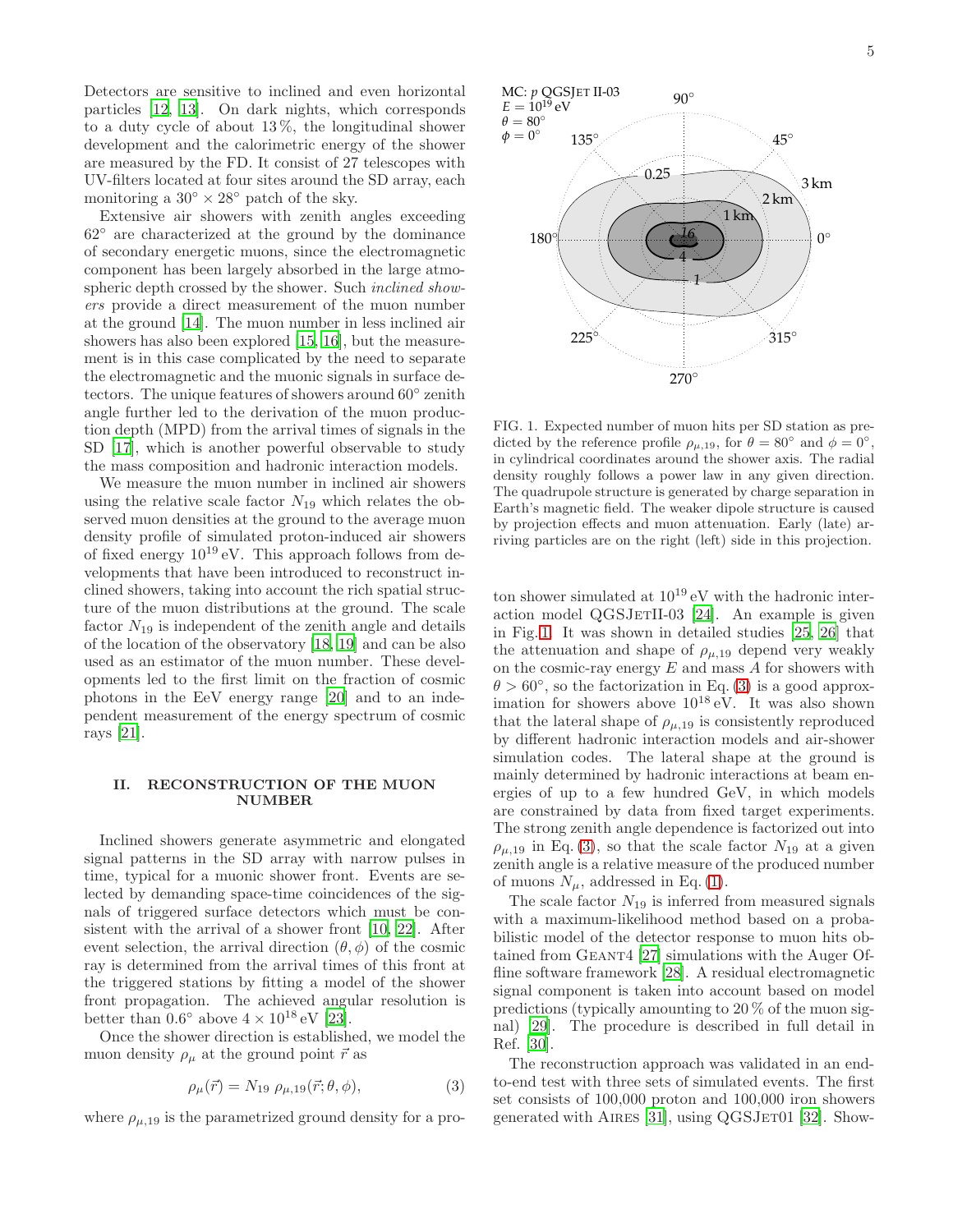

<span id="page-5-0"></span>FIG. 2. Average relative deviation of reconstructed muon content  $N_{19}$  from the true muon content  $R_{\mu}^{\text{MC}}$  (as defined in the text) for proton and iron showers. The shaded area indicates the systematic uncertainty of  $N_{19}$ . The solid black line represents a second order polynomial adjusted to describe the mean bias.

ers following an  $E^{-2.6}$  energy spectrum and an isotropic angular distribution were simulated at a relative thinning of 10<sup>−</sup><sup>6</sup> . The second (third) set consists of 12,000 proton and 12,000 iron showers generated using Cor- $S$ IKA [\[33](#page-11-4)], with  $QGSJETII-04$  [\[34\]](#page-11-5) (Epos LHC [\[35\]](#page-11-6)), with the same thinning and angular distribution and an  $E^{-1}$ energy spectrum. Showers have subsequently undergone a full simulation of the detector, with random placement of impact points in the SD array. Simulated and real events were reconstructed with the same procedure.

For each MC event we compute the ratio  $R_{\mu}^{\text{MC}} =$  $N_{\mu}/N_{\mu,19}$  by counting the total number of muons  $N_{\mu}$ at the ground in the simulation and dividing by the total number of muons  $N_{\mu,19} = \int dy \int \rho_{\mu,19} dx$  obtained by integrating the reference model. We compare this ratio with the value of  $N_{19}$  obtained from the fit of Eq. [\(3\)](#page-4-1).

The relative deviation of  $N_{19}$  from  $R_{\mu}^{\text{MC}}$  is shown in Fig. [2](#page-5-0) to be within 5% for events with  $R_{\mu}^{\text{MC}} > 0.6$ . This confirms the factorization hypothesis of  $Eq. (3)$  $Eq. (3)$ , the approximate universality of the chosen reference profile, and validates the reconstruction method. The largest source of systematic bias is the remaining model dependence of the reference profile  $\rho_{\mu,19}(\vec{r})$ . To get an unbiased estimator, we correct the measured value  $N_{19}$  for the average bias. We use a second order polynomial as indicated in Fig. [2](#page-5-0) to reproduce  $R_{\mu}^{\text{MC}}$  to within 3 % for the latest models. We consequently call the corrected estimator  $R_{\mu}$  in the following.

We constructed in this way an unbiased estimator of the total number of muons at the ground that is nearly independent of model assumptions and the zenith angle of the shower. The value  $R_{\mu} = 1$  corresponds to

 $2.148 \times 10^7$   $(1.202 \times 10^7, 5.223 \times 10^6)$  muons with energies above 0.3 GeV (Cherenkov threshold for muons in water) that reach the Auger site at an altitude<sup>[1](#page-5-1)</sup> of  $1425 \text{ m}$ at a shower inclination of  $60^{\circ}$  (70 $^{\circ}$ , 80 $^{\circ}$ ). By combining the model uncertainty with that of the simulated muon response of the detectors at  $\theta > 60^{\circ}$  [\[37\]](#page-11-7), we conservatively estimate the systematic uncertainty of  $R_\mu$  to be 11 %.

### III. DATA SET AND EVENT SELECTION

We proceed to study the muon content  $R_u$  of inclined showers as a function of the cosmic-ray energy  $E$ . The calorimetic energy  $E_{\text{cal}}$  of the shower is measured independently by the FD in a subset of hybrid events recorded simultaneously in FD and SD. The total energy  $E$  is computed by adding the average invisible energy  $\langle E_{\text{inv}} \rangle$ , which has been re-evaluated recently based on data [\[40\]](#page-11-8). Since  $R_{\mu}$  is sensitive to the cosmic-ray mass A, we make sure to not to bias the selected sample towards certain masses by a careful selection of the accepted shower geometries.

The data set consists of hybrid events with zenith angles  $62° < \theta < 80°$  and at least four triggered stations. Only events well-contained in the SD array are considered; the station closest to the fitted core and its six adjacent stations need all to be active. The FD measurements have to pass quality cuts designed to ensure an accurate reconstruction of arrival direction and longitudinal profile. The cuts are adapted versions of those used in calibration of events with  $\theta < 60^{\circ}$  [\[38\]](#page-11-9). The SD station used in the FD geometrical reconstruction must be closer to the core than 750 m. Only events with good atmospheric conditions are considered: the vertical aerosol optical depth needs to be measured and has to be less than 0.1; if cloud information is available we require a cloud coverage below 25 % in the field of view, a distance from the cloud layer to the measured profile larger than 50 g cm<sup>−</sup><sup>2</sup> , and a thickness of the cloud layer less than 100 g cm<sup>−</sup><sup>2</sup> . The few remaining longitudinal profiles affected by clouds are rejected by requiring a small  $\chi^2$ residual in the Gaisser-Hillas fit,  $(\chi^2 - n_{\text{dof}})/\sqrt{2n_{\text{dof}}} < 3$ , and the parameter  $X_0$  of the fitted Gaisser-Hillas profile must be negative.

In addition to the quality selection criteria, a fiducial cut on the FD field of view is applied to ensure that it is large enough to observe the depth of shower maximum with equal probability within the range of plausible values. This cut also ensures a maximum accepted uncertainty of the depth of the shower maximum of 150 g cm−<sup>2</sup> , and a minimum viewing angle of light in the FD telescope of 25◦ . Finally, we accept only energies

<span id="page-5-1"></span><sup>1</sup> Altitudes are given with respect to the WGS 84 reference ellipsoid [\[36\]](#page-11-10).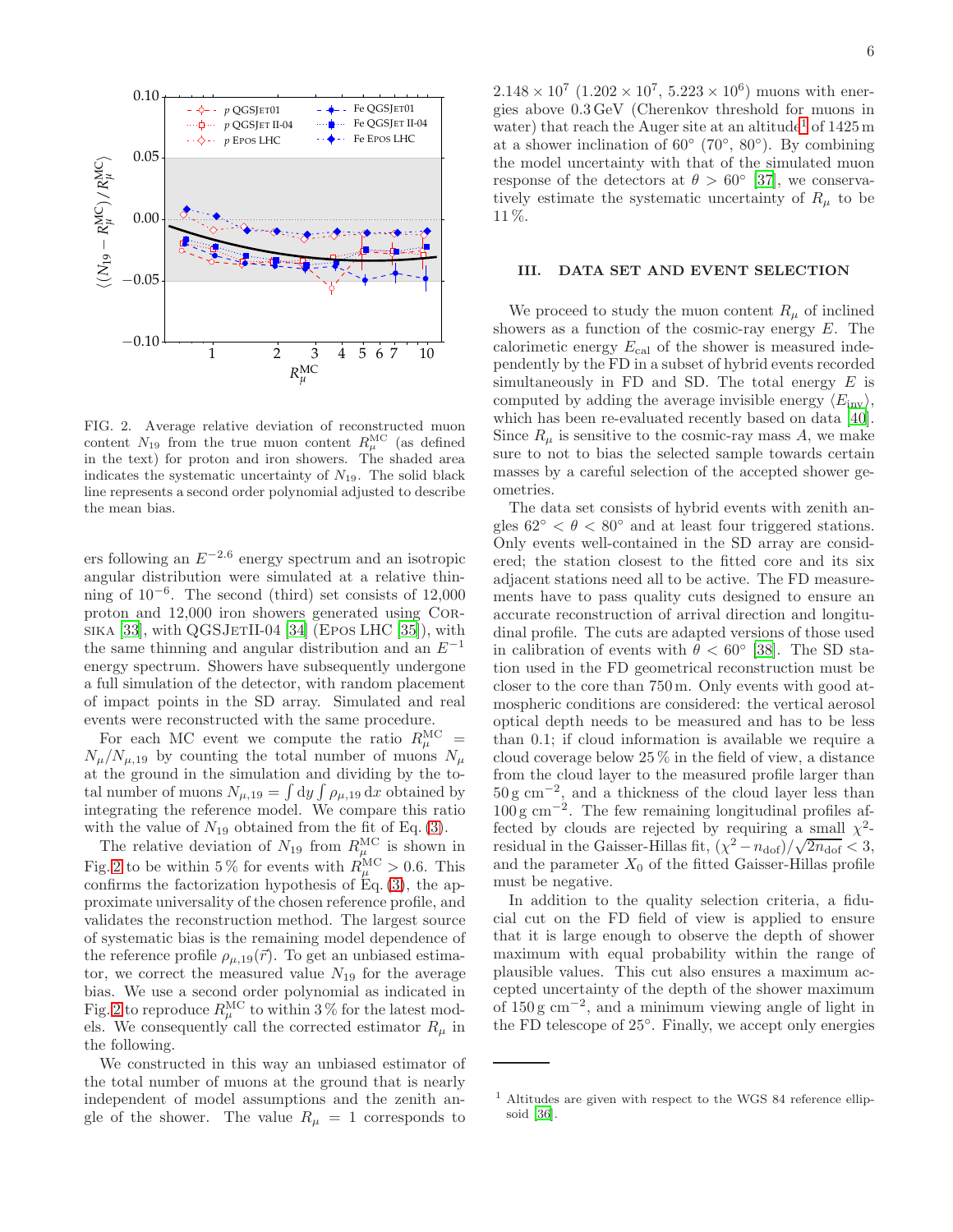above  $4 \times 10^{18}$  eV to ensure a trigger probability of 100  $\%$ for FD and SD.

The selection is applied to inclined events recorded from 1 January 2004 to 1 January 2013. Out of 29722 hybrid events, 174 events are accepted. Due to the geometrical acceptance of the SD and the fiducial cut on the FD field of view, the zenith angle distribution peaks near 62°. The average zenith angle is  $(66.9 \pm 0.3)^\circ$  and the highest energy in the sample is  $(48.7 \pm 2.9) \times 10^{18}$  eV.

### IV. DATA ANALYSIS

The muon content  $R_u$  of individual showers with the same energy  $E$  and arrival direction varies. This is caused by statistical fluctuations in the development of the hadronic cascade, and, in addition, by random sampling from a possibly mixed mass composition. We will refer to these fluctuations combined as intrinsic fluctuations. In the following, we will make statements about the average shower, meaning that the average is taken over these intrinsic fluctuations. Detector sampling adds Gaussian fluctuations to the observed value of  $R_{\mu}$  on top of that. The statistical uncertainties of  $R_{\mu}$  and E caused by the sampling are estimated by the reconstruction algorithms event-by-event. We will refer to them as detection uncertainties.

From Eq. [\(1\)](#page-3-0) we expect that the average number of produced muons, which is proportional to  $\langle R_{\mu} \rangle$ , and the cosmic-ray energy  $E$  have a relationship that is not far from a power law. Therefore we fit the parametrization

<span id="page-6-1"></span>
$$
\langle R_{\mu} \rangle = a \left( E / 10^{19} \,\text{eV} \right)^b \tag{4}
$$

to the selected data set, using a detailed maximumlikelihood method that takes the mentioned fluctuations into account. Intrinsic fluctuations of  $R_\mu$  are modeled with a normal distribution that has a constant relative standard deviation  $\sigma[R_\mu]/R_\mu$ . This model is found to be in good agreement with shower simulations. The a parameter of the fitted curve represents the average muon content  $\langle R_{\mu} \rangle (10^{19} \text{ eV})$  at  $10^{19} \text{ eV}$ , and the b parameter the logarithmic gain  $d\langle \ln R_u \rangle / d \ln E \simeq d \ln N_u / d \ln E$  of muons with growing energy. The maximum-likelihood method was validated with a fast realistic simulation of hybrid events and shown to yield unbiased values for a and b. The technical aspects will be presented in a separate paper.

The data and results of the fit are shown in Fig. [3.](#page-6-0) We obtain

$$
a = \langle R_{\mu} \rangle (10^{19} \text{ eV}) = (1.841 \pm 0.029 \pm 0.324 \text{ (sys.)}), (5)
$$

$$
b = d\langle \ln R_{\mu} \rangle / d \ln E = (1.029 \pm 0.024 \pm 0.030 \text{ (sys.)}),
$$
\n(6)

$$
f_{\rm{max}}
$$

$$
\sigma[R_{\mu}]/R_{\mu} = (0.136 \pm 0.015 \pm 0.033 \text{ (sys.)}).
$$
 (7)

At a zenith angle of 67°, this corresponds to  $(2.68 \pm 0.04 \pm 0.04)$  $(0.48 \text{ (sys.)}) \times 10^7 \text{ muons with energies larger than } 0.3 \text{ GeV}$ that reach  $1425$ m altitude in an average  $10^{19}$  eV shower.



<span id="page-6-0"></span>FIG. 3. The selected hybrid events above  $4 \times 10^{18}$  eV and a fit of the power law  $\langle R_{\mu} \rangle = a \langle E/10^{19} \text{ eV} \rangle^{b}$ . The error bars indicate statistical detection uncertainties only. The inset shows a histogram of the residuals around the fitted curve (black dots) and for comparison the expected residual distribution computed from the fitted probability model that describes the fluctuations.

The fitted model agrees well with data. To obtain a goodness-of-fit estimator, we compute the histogram of the residuals  $(R_{\mu} - \langle R_{\mu} \rangle)/\langle R_{\mu} \rangle$  and compare it with its expectation  $g((R_\mu - \langle R_\mu \rangle)/\langle R_\mu \rangle) = \int f((R_\mu \langle R_{\mu}\rangle(E)/\langle R_{\mu}\rangle(E), E$  dE computed from the fitted twodimensional probability density function  $f(R_u, E)$ . Histogram and expectation are shown in the inset of Fig. [3.](#page-6-0) The comparison yields a reduced chi-square value  $\chi^2/n_{\text{dof}} = 4.9/10$  for the fitted model.

The systematic uncertainty of the absolute scale  $\langle R_\mu \rangle (10^{19} \text{ eV})$  of 18% combines the intrinsic uncertainty of the  $R_u$ -measurement (11%) and the uncertainty of the Auger energy scale  $(14\%)$  [\[40\]](#page-11-8). The systematic uncertainty of the logarithmic gain  $d\langle \ln R_\mu \rangle / d \ln E$  of 3 % is derived from variations of the FD selection cuts  $(2\%)$ , variations of the bias correction of  $R_{\mu}$  within its systematic uncertainty  $(1\%)$ , variations of the distribution assumptions on the intrinsic  $R_u$ -fluctuations (1%), and by assuming a residual zenith-angle dependence of the ratio  $R_u/E$  that cannot be detected within the current statistics (0.5 %). The third parameter  $\sigma[R_\mu]/R_\mu$ , the relative size of the intrinsic fluctuations, is effectively obtained by subtraction of the detection uncertainties from the total spread. Its systematic uncertainty of  $\pm 0.033$  is estimated from the variations just described  $(\pm 0.014 \text{ (sys.)}$  in total), and by varying the detection uncertainties within a plausible range  $(\pm 0.030$  (sys.)).

At  $\theta = 67^{\circ}$ , the average zenith angle of the data set,  $R_{\mu} = 1$  corresponds to  $N_{\mu} = 1.455 \times 10^{7}$  muons at the ground with energies above 0.3 GeV. For model comparisons, it is sufficient to simulate showers at this zenith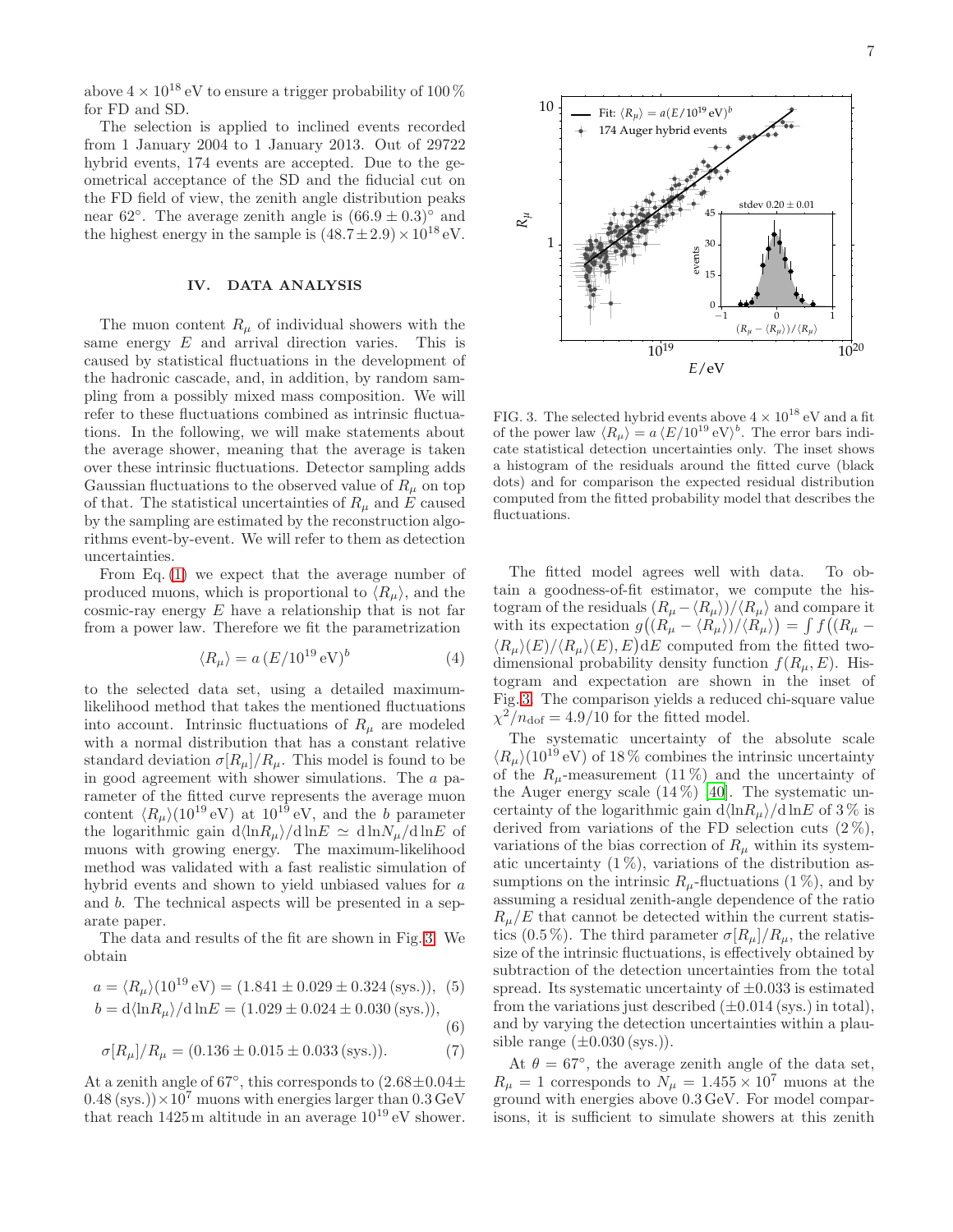angle down to an altitude of 1425 m and count muons at the ground with energies above 0.3 GeV. Their number should then be divided by  $N_{\mu} = 1.455 \times 10^{7}$  to obtain  $R_{\mu}^{\text{MC}}$ , which can be directly compared to our measurement.

Our fit yields the average muon content  $\langle R_{\mu} \rangle$ . For model comparisons the average logarithmic muon content,  $\langle \ln R_u \rangle$ , is also of interest, as we will see in the next section. The relationship between the two depends on shape and size of the intrinsic fluctuations. We compute  $\langle \ln R_u \rangle$  numerically based on our fitted model of the intrinsic fluctuations:

$$
\langle \ln R_{\mu} \rangle (10^{19} \text{ eV}) = \int_0^{\infty} \ln R_{\mu} \mathcal{N}(R_{\mu}) \, dR_{\mu}
$$

$$
= 0.601 \pm 0.016 \, {}^{+0.167}_{-0.201} \text{(sys.),} \quad (8)
$$

where  $\mathcal{N}(R_\mu)$  is a Gaussian with mean  $\langle R_\mu \rangle$  and spread  $\sigma[R_\mu]$  as obtained from the fit. The deviation of  $\langle \ln R_\mu \rangle$ from  $\ln \langle R_u \rangle$  is only 2% so that the conversion does not lead to a noticeable increase in the systematic uncertainty.

Several consistency checks were performed on the data set. We found no indications for a seasonal variation, nor for a dependence on the zenith angle or the distance of the shower axis to the fluorescence telescopes.

### V. MODEL COMPARISON AND DISCUSSION

A simple comparison of our data with air showers simulated at the mean zenith angle  $\theta = 67°$  with the hadronic interaction models QGSJETII-04 and EPOS LHC is shown in Fig. [4.](#page-7-0) The ratio  $\langle R_{\mu} \rangle/(E/10^{19} \text{ eV})$ cancels most of the energy scaling, and emphasizes the effect of the cosmic-ray mass A on the muon number. We compute the ratio from Eq. [\(4\)](#page-6-1) (line), and alternatively by a bin-wise averaging of the original data (data points). The two ways of computing the ratio are visually in good agreement, despite minor bin-to-bin migration effects that bias the bin-by-bin method. The fitting approach we used for the data analysis avoids the migration bias by design.

Proton and iron showers are well separated, which illustrates the power of  $\langle R_{\mu} \rangle$  as a composition estimator. A caveat is the large systematic uncertainty on the absolute scale of the measurement, which is mainly inherited from the energy scale [\[40\]](#page-11-8). This limits its power as a mass composition estimator, but we will see that our measurement contributes valuable insights into the consistency of hadronic interaction models around and above energies of 10<sup>19</sup> eV, where other sensitive data are sparse.

A hint of a discrepancy between the models and the data is the high abundance of muons in the data. The measured muon number is higher than in pure iron showers, suggesting contributions of even heavier elements. This interpretation is not in agreement with studies based on the depth of shower maximum [\[39\]](#page-11-11), which show an average logarithmic mass  $\langle \ln A \rangle$  between proton and iron in



<span id="page-7-0"></span>FIG. 4. Average muon content  $\langle R_{\mu} \rangle$  per shower energy E as a function of the shower energy  $E$  in double logarithmic scale. Our data is shown bin-by-bin (circles) together with the fit discussed in the previous section (line). Square brackets indicate the systematic uncertainty of the measurement, the diagonal offsets represent the correlated effect of systematic shifts in the energy scale. The grey band indicates the statistical uncertainty of the fitted line. Shown for comparison are theoretical curves for proton and iron showers simulated at  $\theta = 67^{\circ}$  (dotted and dashed lines). Black triangles at the bottom show the energy bin edges. The binning was adjusted by an algorithm to obtain equal numbers of events per bin.

this energy range. We note that our data points can be moved between the proton and iron predictions by shifting them within the systematic uncertainties, but we will demonstrate that this does not completely resolve the discrepancy. The logarithmic gain  $d\langle \ln R_\mu \rangle / d \ln E$  of the data is also large compared to proton or iron showers. This suggests a transition from lighter to heavier elements that is also seen in the evolution of the average depth of shower maximum.

We will now quantify the disagreement between model predictions and our data with the help of the mass composition inferred from the average depth  $\langle X_{\rm max} \rangle$ of the shower maximum. A valid hadronic interaction model has to describe all air shower observables consistently. We have recently published the mean logarithmic mass  $\langle \ln A \rangle$  derived from the measured average depth of the shower maximum  $\langle X_{\text{max}} \rangle$  [\[39](#page-11-11)]. We can therefore make predictions for the mean logarithmic muon content  $\langle \ln R_u \rangle$  based on these  $\langle \ln A \rangle$  data, and compare them directly to our measurement.

We consider QGSJET01, QGSJETII-03, QGSJETII-04, and Epos LHC for this comparison. The relation of  $\langle X_{\text{max}} \rangle$  and  $\langle \ln A \rangle$  at a given energy E for these models is in good agreement with the prediction from the generalized Heitler model of hadronic air showers

<span id="page-7-1"></span>
$$
\langle X_{\text{max}} \rangle = \langle X_{\text{max}} \rangle_p + f_E \langle \ln A \rangle,\tag{9}
$$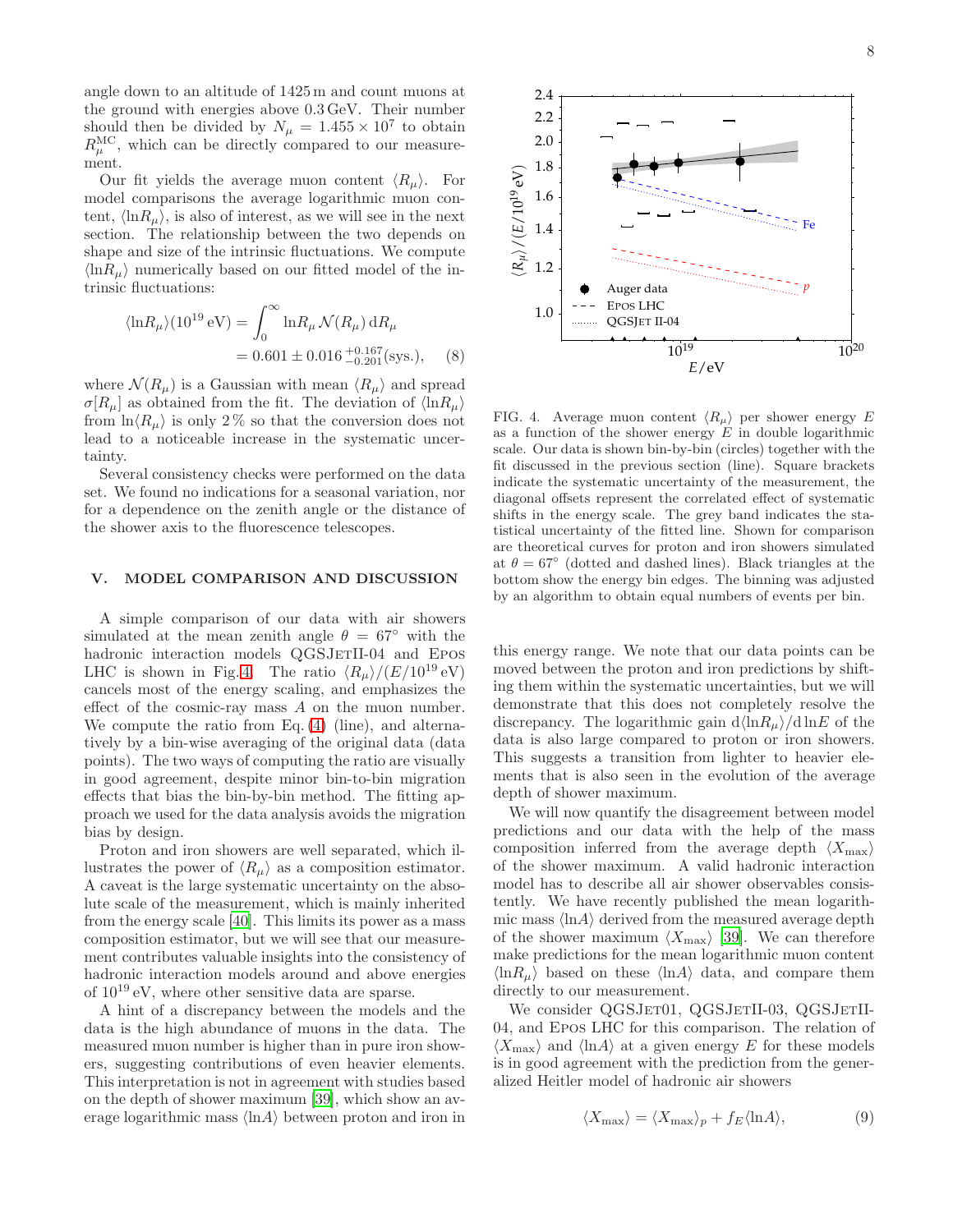

<span id="page-8-2"></span>FIG. 5. Average logarithmic muon content  $\langle \ln R_{\mu} \rangle$  (this study) as a function of the average shower depth  $\langle X_{\rm max} \rangle$  (ob-tained by interpolating binned data from Ref. [\[39](#page-11-11)]) at  $10^{19}$  eV. Model predictions are obtained from showers simulated at  $\theta = 67^\circ$ . The predictions for proton and iron showers are directly taken from simulations. Values for intermediate masses are computed with the Heitler model described in the text.

680 700 720 740 760 780 800 820  $\langle X_{max} \rangle$  / g cm<sup>-2</sup>

He

N

QGSJET II-04  $\Diamond$  QGSJET II-03 QGSJET01

*p*

0.0

0.2

Fe

0.4

 $\widehat{\tau}$  $R_\mu$ 

0.6

0.8

1.0

where  $\langle X_{\text{max}}\rangle_p$  is the average depth of the shower maximum for proton showers at the given energy and  $f_E$ an energy-dependent parameter [\[4,](#page-10-3) [41\]](#page-11-12). The parameters  $\langle X_{\rm max}\rangle_p$  and  $f_E$  were computed from air shower simulations for each model.

We derive a similar expression from Eq. [\(1\)](#page-3-0) by substituting  $N_{\mu,p} = (E/\xi_c)^{\beta}$  and computing the average logarithm of the muon number

$$
\langle \ln N_{\mu} \rangle = \langle \ln N_{\mu} \rangle_{p} + (1 - \beta) \langle \ln A \rangle \tag{10}
$$

$$
\beta = 1 - \frac{\langle \ln N_{\mu} \rangle_{\text{Fe}} - \langle \ln N_{\mu} \rangle_{p}}{\ln 56}.
$$
 (11)

Since  $N_{\mu} \propto R_{\mu}$ , we can replace  $\ln N_{\mu}$  by  $\ln R_{\mu}$ . The same can be done in Eq. [\(2\)](#page-3-1), which also holds for averages due to the linearity of differentiation.

We estimate the systematic uncertainty of the approximate Heitler model by computing  $\beta$  from Eq. [\(11\)](#page-8-0), and alternatively from  $d\langle \ln R_\mu \rangle_p/d \ln E$  and  $d\langle \ln R_\mu \rangle_{Fe}/d \ln E$ . The three values would be identical if the Heitler model was accurate. Based on the small deviations, we estimate  $\sigma_{\rm svs}[\beta] = 0.02$ . By propagating the systematic uncertainty of  $\beta$ , we arrive at a small systematic uncertainty for predicted logarithmic muon content of  $\sigma_{\rm sys}[\langle \ln R_\mu \rangle] < 0.02$ .

With Eq.  $(9)$  and Eq.  $(10)$ , we convert the measured mean depth  $\langle X_{\text{max}} \rangle$  into a prediction of the mean logarithmic muon content  $\langle \ln R_{\mu} \rangle$  at  $\theta = 67^{\circ}$  for each hadronic interaction model. The relationship between  $\langle X_{\text{max}} \rangle$  and  $\langle \ln R_{\mu} \rangle$  can be represented by a line, which is illustrated in Fig. [5.](#page-8-2) The Auger measurements at  $10^{19}$  eV are also shown. The discrepancy between data and model predic-



<span id="page-8-3"></span>FIG. 6. Comparison of the mean logarithmic muon content  $\langle \ln R_{\mu} \rangle$  at 10<sup>19</sup> eV obtained from Auger data with model predictions for proton and iron showers simulated at  $\theta = 67^{\circ}$ , and for such mixed showers with a mean logarithmic mass that matches the mean shower depth  $\langle X_{\text{max}} \rangle$  measured by the FD. Brackets indicate systematic uncertainties. Dotted lines show the interval obtained by adding systematic and statistical uncertainties in quadrature. The statistical uncertainties for proton and iron showers are negligible and suppressed for clarity.

<span id="page-8-1"></span><span id="page-8-0"></span>

<span id="page-8-4"></span>FIG. 7. Comparison of the logarithmic gain  $d\langle \ln R_\mu \rangle / d \ln E$ between  $4 \times 10^{18}$  eV and  $5 \times 10^{19}$  eV with model predictions in the same style as in Fig. [6.](#page-8-3)

tions is shown by a lack of overlap of the data point with any of the model lines.

The model predictions of  $\langle \ln R_{\mu} \rangle$  and  $d \langle \ln R_{\mu} \rangle / d \ln E$ are summarized and compared to our measurement in Fig. [6](#page-8-3) and [7,](#page-8-4) respectively. For QGSJETII-03, QGSJETII-04, and EPOS LHC, we use estimated  $\langle \ln A \rangle$  data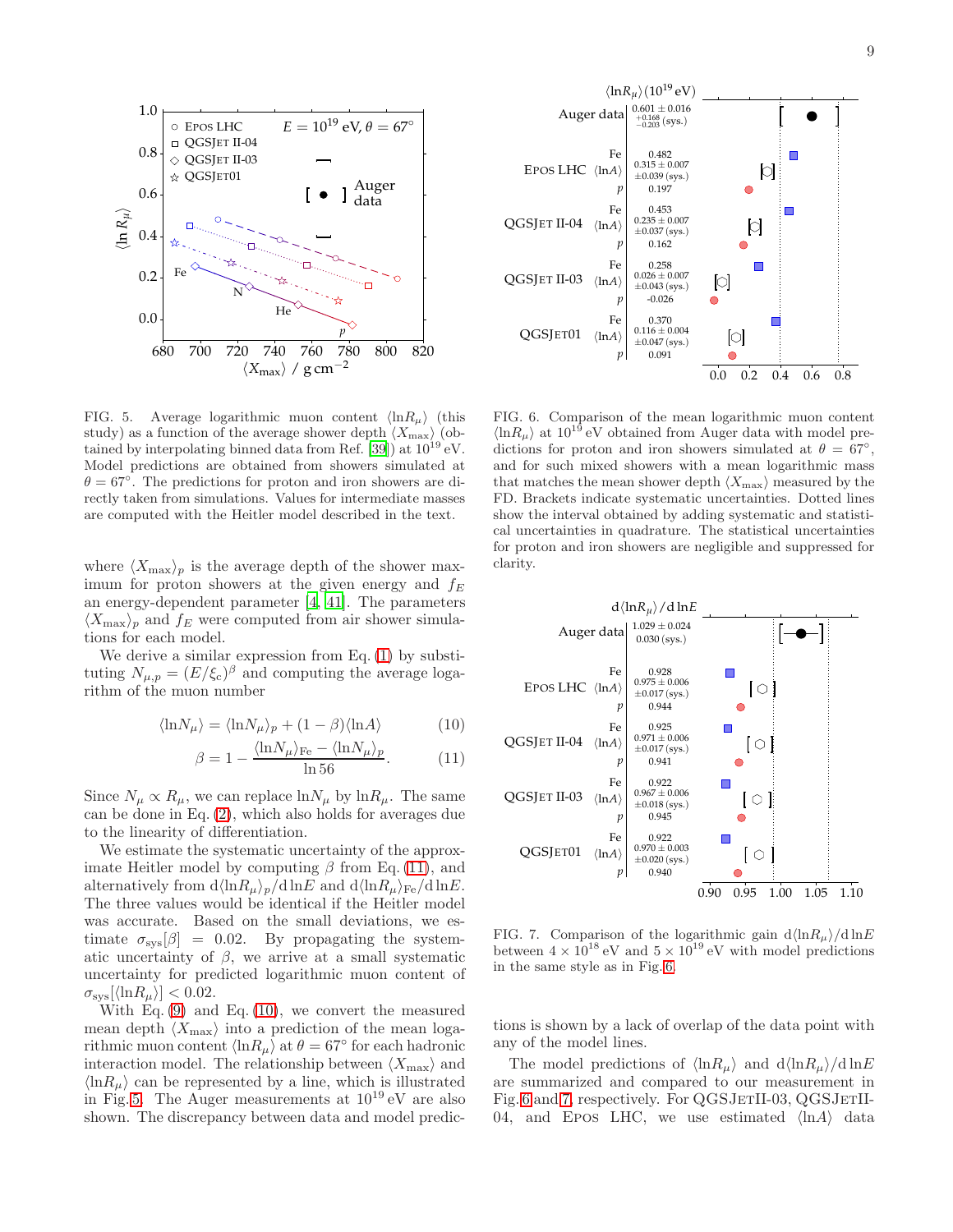from Ref. [\[39\]](#page-11-11). Since QGSJET01 has not been included in that reference, we compute  $\langle \ln A \rangle$  using Eq. [\(9\)](#page-7-1) [\[4\]](#page-10-3) from the latest  $\langle X_{\text{max}} \rangle$  data [\[39](#page-11-11)]. The systematic uncertainty of the  $\langle \ln R_{\mu} \rangle$  predictions is derived by propagating the systematic uncertainty of  $\langle \ln A \rangle$  $(\pm 0.03 \text{ (sys.)}),$  combined with the systematic uncertainty of the Heitler model  $(\pm 0.02 \text{ (sys.)})$ . The predicted logarithmic gain  $d\langle \ln R_\mu \rangle / d \ln E$  is calculated through Eq. [\(2\)](#page-3-1), while  $d \ln A / d \ln E$  is obtained from a straight line fit to  $\langle \ln A \rangle$  data points between  $4 \times 10^{18}$  eV and  $5 \times 10^{19}$  eV. The systematic uncertainty of the  $d\langle \ln R_{\mu} \rangle / d \ln E$  predictions is derived by varying the fitted line within the systematic uncertainty of the  $\langle \ln A \rangle$  data  $(\pm 0.02 \text{ (sys.)}),$  and by varing  $\beta$  within its systematic uncertainty in Eq. [\(2\)](#page-3-1)  $(\pm 0.005 \,(\text{sys.}))$ .

The four hadronic interaction models fall short in matching our measurement of the mean logarithmic muon content  $\langle \ln R_u \rangle$ . QGSJETII-04 and Epos LHC have been updated after the first LHC data. The discrepancy is smaller for these models, and Epos LHC performs slightly better than QGSJETII-04. Yet none of the models is covered by the total uncertainty interval. The minimum deviation is  $1.4 \sigma$ . To reach consistency, the mean muon number around  $10^{19}$  eV in simulations would have to be increased by 30 % to 80 %  $^{+17}_{-20}$  (sys.) %. If on the other hand the predictions of the latest models were close to the truth, the Auger energy scale would have to be increased by a similar factor to reach agreement. Without a self-consistent description of air shower observables, conclusions about the mass composition from the measured absolute muon content remain tentative.

The situation is better for the logarithmic gain  $d\langle \ln R_u \rangle / d \ln E$ . The measured value is higher than the predictions from  $\langle \ln A \rangle$  data, but the discrepancy is smaller. If all statistical and systematic uncertainties are added in quadrature, the deviation between measurement and  $\langle \ln A \rangle$ -based predictions is 1.3 to 1.4  $\sigma$ . The statistical uncertainty is not negligible, which opens the possibility that the apparent deviation is a statistical fluctuation. If we assume that the hadronic interaction models reproduce the logarithmic gain of real showers, which is supported by the internal consistency of the predictions, the large measured value of  $d\langle \ln R_u \rangle / d \ln E$  disfavors a pure composition hypothesis. If statistical and systematic uncertainties are added in quadrature, we observe deviations from a pure proton (iron) composition of  $2.2 \sigma$  $(2.6\,\sigma).$ 

### VI. CONCLUSIONS

We presented the first measurement of the mean muon number in inclined air showers with  $\theta > 62^{\circ}$  between  $4 \times 10^{18}$  eV and  $5 \times 10^{19}$  eV and its logarithmic gain with energy, based on data from a hybrid detector. We explored the sensitivity of the muon number to the cosmicray mass composition and challenged predictions of the muon number from hadronic interaction models. We

observe a muon deficit in simulations of  $30\%$  to  $80\%$  $_{-20}^{+17}$  (sys.) % at  $10^{19}$  eV, depending on the model. The estimated deficit takes the mass composition of cosmic rays into account, by comparing our measurement to the average muon number in simulated air showers which match the average depth of shower maximum observed in the data.

Model predictions of the logarithmic gain of muons with rising energy are within the uncertainties compatible with the measured value. The high gain of muons favors a transition from lighter to heavier elements in the considered energy range. The hypothesis of a constant proton composition, supported by measurements of the depth of shower maximum by the Telescope Array [\[42](#page-11-13)] in the northern hemisphere, is disfavored with respect to our result at the level of  $2.2 \sigma$ .

Our measurement of the muon number combined with measurements of the depth of shower maximum provides important insights into the consistency of hadronic interaction models. The hadronic and muonic components of air showers are less well understood than the electromagnetic component, but all three are physically connected. Improvements in the description of the muonic component will also reduce the systematic uncertainty in the simulation of the other components.

This result is compatible with those of independent studies for showers with  $\theta < 60^{\circ}$  [\[15](#page-10-14)], in which different methods have been used to derive the fraction of the signal due to muons at 1000 m from the shower core using the temporal distribution of the signals measured with the SD array.

We have demonstrated how the mass composition of cosmic rays can be inferred from the muon number measured at the ground. To fully explore this potential, the apparent muon deficit in air-shower simulations needs to be resolved and the uncertainty of the muon measurement further reduced. The main contributions are the systematic uncertainties in the simulated response of the Auger SD to inclined muons, and the systematic uncertainty in the absolute energy scale. We expect to reduce both of them in the future, which will significantly enhance the constraining power of the muon measurement on the mass composition.

### VII. ACKNOWLEDGEMENTS

The successful installation, commissioning, and operation of the Pierre Auger Observatory would not have been possible without the strong commitment and effort from the technical and administrative staff in Malargüe.

We are very grateful to the following agencies and organizations for financial support: Comisión Nacional de Energía Atómica, Fundación Antorchas, Gobierno De La Provincia de Mendoza, Municipalidad de Malargüe, NDM Holdings and Valle Las Leñas, in gratitude for their continuing cooperation over land access, Argentina; the Australian Research Council; Con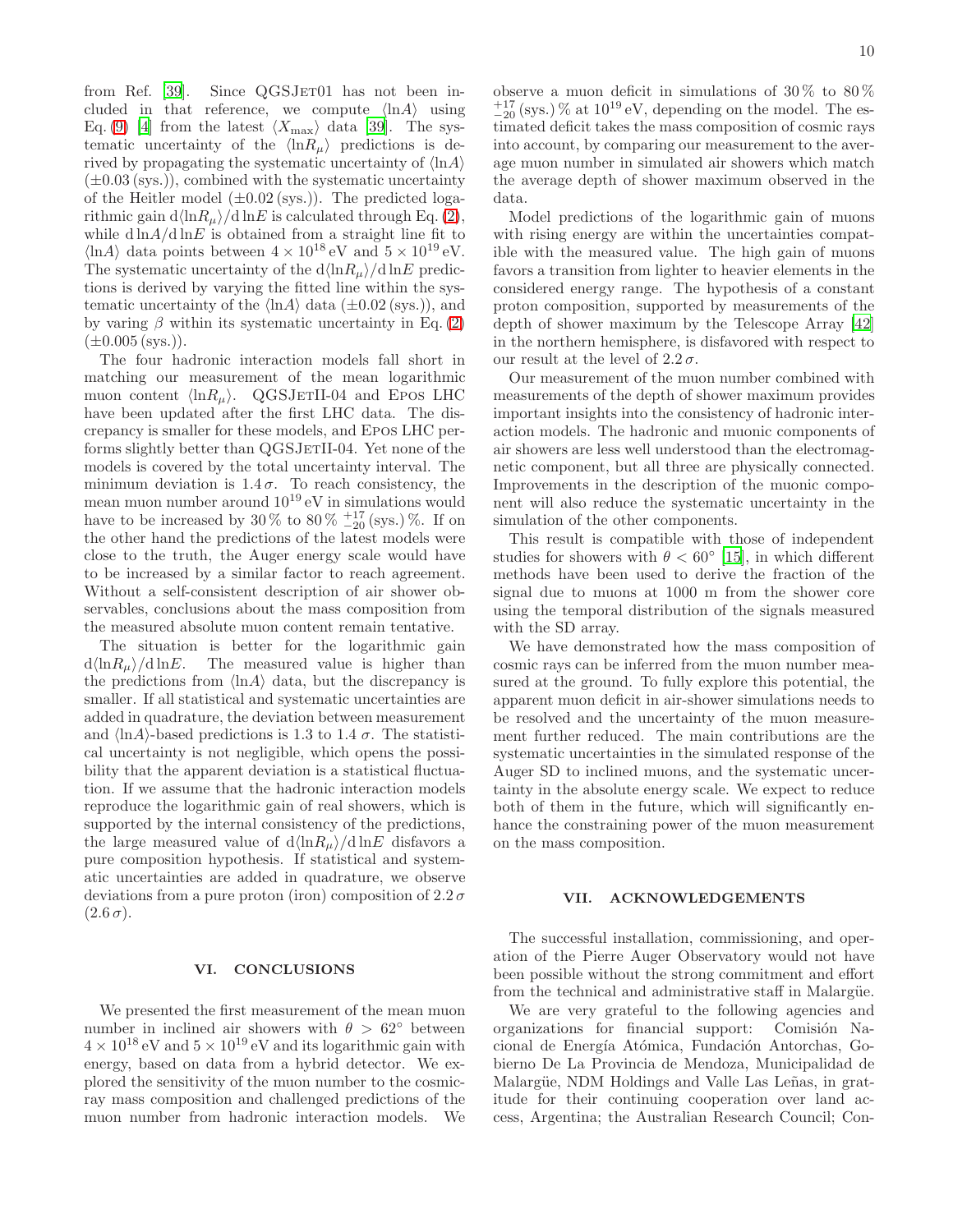selho Nacional de Desenvolvimento Científico e Tecnológico (CNPq), Financiadora de Estudos e Projetos (FINEP), Fundação de Amparo à Pesquisa do Estado de Rio de Janeiro (FAPERJ), São Paulo Research Foundation (FAPESP) Grants  $\#$  2010/07359-6,  $\#$  1999/05404-3, Ministério de Ciência e Tecnologia (MCT), Brazil; MSMT-CR LG13007, 7AMB14AR005, CZ.1.05/2.1.00/03.0058 and the Czech Science Foundation grant 14-17501S, Czech Republic; Centre de Calcul IN2P3/CNRS, Centre National de la Recherche Scientifique (CNRS), Conseil Régional Ile-de-France, Département Physique Nucléaire et Corpusculaire (PNC-IN2P3/CNRS), D´epartement Sciences de l'Univers (SDU-INSU/CNRS), Institut Lagrange de Paris, ILP LABEX ANR-10-LABX-63, within the Investissements d'Avenir Programme ANR-11-IDEX-0004-02, France; Bundesministerium für Bildung und Forschung (BMBF), Deutsche Forschungsgemeinschaft (DFG), Finanzministerium Baden-W¨urttemberg, Helmholtz-Gemeinschaft Deutscher Forschungszentren (HGF), Ministerium für Wissenschaft und Forschung, Nordrhein Westfalen, Ministerium für Wissenschaft, Forschung und Kunst, Baden-Württemberg, Germany; Istituto Nazionale di Fisica Nucleare (INFN), Ministero dell'Istruzione, dell'Università e della Ricerca (MIUR), Gran Sasso Center for Astroparticle Physics (CFA), CETEMPS Center of Excellence, Italy; Consejo Nacional de Ciencia y Tecnología (CONACYT), Mexico; Ministerie van Onderwijs, Cultuur en Wetenschap, Nederlandse Organisatie voor Wetenschappelijk Onderzoek (NWO), Stichting

- <span id="page-10-0"></span>[1] J. Abraham et al. (Pierre Auger Collab.), Science 318,  $938 - 943$  (2007).
- <span id="page-10-1"></span>[2] P. Abreu et al. (Pierre Auger Collab.), Astropart. Phys. 34,  $314 - 326$  (2010).
- <span id="page-10-2"></span>[3] J. Abraham et al. (Pierre Auger Collab.), Phys. Lett. B **685**,  $239 - 246$  (2010).
- <span id="page-10-3"></span>[4] P. Abreu et al. (Pierre Auger Collab.), JCAP 02, 026 (2013), arXiv:1301.6637.
- <span id="page-10-4"></span>[5] K. Kampert and M. Unger, Astropart.Phys. 35, 660-678 (2012), arXiv:1201.0018.
- <span id="page-10-5"></span>[6] J. Matthews, Astropart. Phys. 22, 387-397 (2005).
- <span id="page-10-6"></span>[7] T. Pierog and K. Werner, Phys. Rev. Lett. 101, 171101 (2008), arXiv:astro-ph/0611311.
- <span id="page-10-7"></span>[8] R. Ulrich et al., Phys. Rev. **D83**, 054026 (2011), arXiv:1010.4310.
- <span id="page-10-8"></span>[9] J. Abraham et al. (Pierre Auger Collab.), Nucl. Instrum. Meth.  $A523$ ,  $50 - 95$  (2004).
- <span id="page-10-9"></span>[10] J. Abraham et al. (Pierre Auger Collab.), Nucl. Instrum. Meth. A613, 29–39 (2010).
- <span id="page-10-10"></span>[11] J. Abraham et al. (Pierre Auger Collab.), Nucl. Instrum. Meth. **A620**, 227 – 251 (2010).
- <span id="page-10-11"></span>[12] J. Abraham et al. (Pierre Auger Collab.), Phys. Rev. Lett. 100, 211101 (2008), arXiv:0712.1909.
- <span id="page-10-12"></span>[13] J. Abraham et al. (Pierre Auger Collab.), Phys. Rev. D 79, 102001 (2009).
- <span id="page-10-13"></span>[14] M. Ave *et al.*, Astropart. Phys. **18**, 367 (2003).
- <span id="page-10-14"></span>[15] B. Kégl et al. (Pierre Auger Collab.), Proc. 33rd

voor Fundamenteel Onderzoek der Materie (FOM), Netherlands; National Centre for Research and Development, Grant Nos.ERA-NET-ASPERA/01/11 and ERA-NET-ASPERA/02/11, National Science Centre, Grant Nos. 2013/08/M/ST9/00322, 2013/08/M/ST9/00728 and HARMONIA 5 - 2013/10/M/ST9/00062, Poland; Portuguese national funds and FEDER funds within COMPETE - Programa Operacional Factores de Competitividade through Fundação para a Ciência e a Tecnologia, Portugal; Romanian Authority for Scientific Research ANCS, CNDI-UEFISCDI partnership projects nr.20/2012 and nr.194/2012, project nr.1/ASPERA2/2012 ERA-NET, PN-II-RU-PD-2011-3- 0145-17, and PN-II-RU-PD-2011-3-0062, the Minister of National Education, Programme for research - Space Technology and Advanced Research - STAR, project number 83/2013, Romania; Slovenian Research Agency, Slovenia; Comunidad de Madrid, FEDER funds, Ministerio de Educación y Ciencia, Xunta de Galicia, European Community 7th Framework Program, Grant No. FP7- PEOPLE-2012-IEF-328826, Spain; Science and Technology Facilities Council, United Kingdom; Department of Energy, Contract No. DE-AC02-07CH11359, DE-FR02- 04ER41300, DE-FG02-99ER41107 and DE-SC0011689, National Science Foundation, Grant No. 0450696, The Grainger Foundation, USA; NAFOSTED, Vietnam; Marie Curie-IRSES/EPLANET, European Particle Physics Latin American Network, European Union 7th Framework Program, Grant No. PIRSES-2009-GA-246806; and UNESCO.

Int. Cosmic Ray Conf., Rio de Janeiro, Brazil (2013), arXiv:1307.5059.

- <span id="page-10-15"></span>[16] G. Farrar et al. (Pierre Auger Collab.), Proc. 33rd Int. Cosmic Ray Conf., Rio de Janeiro, Brazil (2013), arXiv:1307.5059.
- <span id="page-10-16"></span>[17] A. Aab et al. (Pierre Auger Collab.), Phys. Rev. D 90, 012012 (2014), arXiv:1407.5919.
- <span id="page-10-17"></span>[18] M. Ave et al., Astropart. Phys. **14**, 109 (2000), arXiv:astro-ph/0003011.
- <span id="page-10-18"></span>[19] I. Valiño et al. (Pierre Auger Collab.), 33rd ICRC, Rio de Janeiro (2013), arXiv:1307.5059.
- <span id="page-10-19"></span>[20] M. Ave et al., Phys. Rev. Lett. 85, 2244-2247 (2000).
- <span id="page-10-20"></span>[21] H. P. Dembinski for the Pierre Auger Collab., Proc. 32nd Int. Cosmic Ray Conf., Beijing, China (2011), arXiv:1107.4809.
- <span id="page-10-21"></span>[22] R. A. Vázquez for the Pierre Auger Collab., Proc. 31st Int. Cosmic Ray Conf., Lódź (2009), arXiv:0906.2189.
- <span id="page-10-22"></span>[23] G. Rodriguez for the Pierre Auger Collab., Proc. 32nd Int. Cosmic Ray Conf., Beijing, China (2011), arXiv:1107.4809.
- <span id="page-10-23"></span>[24] S. S. Ostapchenko, Nucl. Phys. B Proc. Suppl. 151, 143– 146 (2006), arXiv:hep-ph/0412332.
- <span id="page-10-24"></span>[25] M. Ave et al., Astropart. Phys. **14**, 91-107 (2000).
- <span id="page-10-25"></span>[26] H. P. Dembinski et al., Astropart. Phys. 34, 128 – 138 (2010), arXiv:0904.2372.
- <span id="page-10-26"></span>[27] J. Allison et al., IEEE T. Nucl. Sci. 53, 270–278 (2006).
- <span id="page-10-27"></span>[28] S. Argiró, Nucl. Instrum. Meth. **A580**, 1485–1496 (2007).